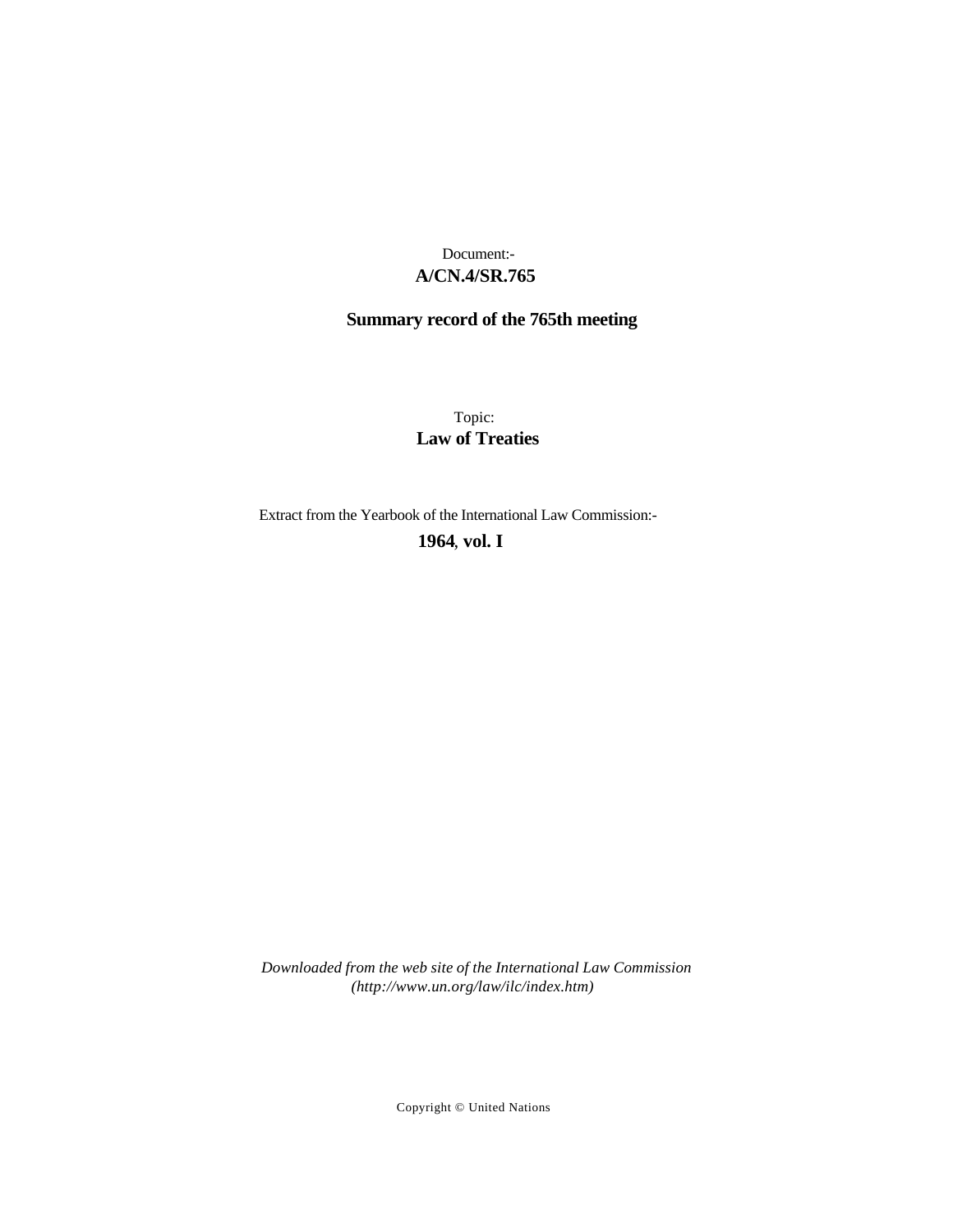#### **765th MEETING**

*Tuesday, 14 July 1964, at 10 a.m.*

*Chairman:* Mr. Roberto AGO

## **Law** of **Treaties**

**(A/CN.4/167/Add.3)**

*(continued)*

#### [Item 3 of the agenda]

- ARTICLE 70 (General rules) [concerning the interpretation of treaties],
- ARTICLE 71 (Application of the general rules),
- ARTICLE 72 (Effective interpretation of the terms: *ut res magis valeat quam pereat)* and
- ARTICLE 73 (Effect of a later customary rule or of a later agreement on the interpretation of a treaty)

1. Sir Humphrey WALDOCK, Special Rapporteur, introducing part III, section III, of his report (A/CN.4/ 167/Add.3), said that the commentary to section III set out as briefly as possible the considerations which had led him to formulate the four articles on the general interpretation of treaties and two further ones on the interpretation of plurilingual treaties.

2. The first question to be decided by the Commission was whether its draft should contain articles on interpretation at all, and naturally that question could hardly be answered without some idea of the form which such articles might take. In preparing a few possible fundamental provisions on the subject he had in some measure been inspired by the work of the Institute of International Law and of Sir Gerald Fitzmaurice in his private capacity in connexion with his studies of the jurisprudence of the International Court of Justice. He (the Special Rapporteur) had tried to take into account State practice, though evidence of it was difficult to obtain as not much was to be found in publications of State practice which for the most part were content to reproduce the decisions of international tribunals and were not concerned with the interpretation of treaties by States themselves.

3. Mr. TUNKIN said that as the time left for the discussion of the articles was very limited it was to be hoped that members would not touch upon doctrinal controversies and would restrict themselves as far possible to comments of a practical character.

4. Mr. BARTOS supported Mr. Tunkin's suggestion that members should make their statements brief. At the same time, however, he considered that the Commission should have a little more time at its disposal to discuss the important articles concerning the interpretation of treaties.

5. Mr. PAREDES said that the Special Rapporteur with his customary scruple had pointed out the many difficulties which could arise in the interpretation of treaties. Rules on the subject were indispensable for purposes of application. The requirement of good faith in article 70, paragraph 1, was acceptable and in conformity with certain other provisions already adopted.

6. The reference to " context" in paragraph 1 *(a)* should be dropped, for it was appropriate only when the inter-relationship of the different articles in a treaty was under consideration.

7. He added that in the Spanish text of the provision the word *ordinario* should be replaced by *corriente.*

8. Mr. BRIGGS said that, as between the alternatives which the Special Rapporteur mentioned in paragraph (8) of his commentary, *viz.* that the Commission could either omit the topic of interpretation from the draft or else seek to isolate and codify the comparatively few rules which appeared to constitute the strictly legal basis of the interpretation of treaties, he would choose the second course. In attempting such a task the Commission would be fulfilling the function laid upon it in article 15 of its Statute.

9. He strongly supported the approach adopted by the Special Rapporteur in articles 70 to 73 and thought it not inconsistent with the wise caution displayed in the Harvard Research Draft.<sup>1</sup> The canons of interpretation were not always rules of international law but, as Judge de Visscher had said, they were working hypotheses, and the Special Rapporteur's decision to distil the essence of such fundamental principles as could properly be treated as rules of international law was sound. Extensive State practice, precedent and doctrine permitted of the precise formulation and systematization of rules of the kind he had set out.

10. The Special Rapporteur had rightly emphasized the primacy of the text of the treaty as an expression of the intentions of the parties.

11. While generally in agreement with both the substance and the wording of article 70 — though he was somewhat bothered by the use of the word " natural " he thought that there was not a sufficiently clear distinction between paragraphs 1 and 2 : the former was not exclusively concerned with the situation where the text of the treaty gave rise to no ambiguity or doubt as to its meaning.

12. Possibly the substance of paragraph 2 *(a),* referring to the objects and purposes of the treaty, might be transferred to the end of paragraph 1 *(a)* and the words " in addition to the means referred to in paragraph 1" might be inserted after the word " interpreted" in paragraph 2.

**<sup>1</sup> See passage cited in footnote to paragraph (1) of the Special Rapporteur's commentary**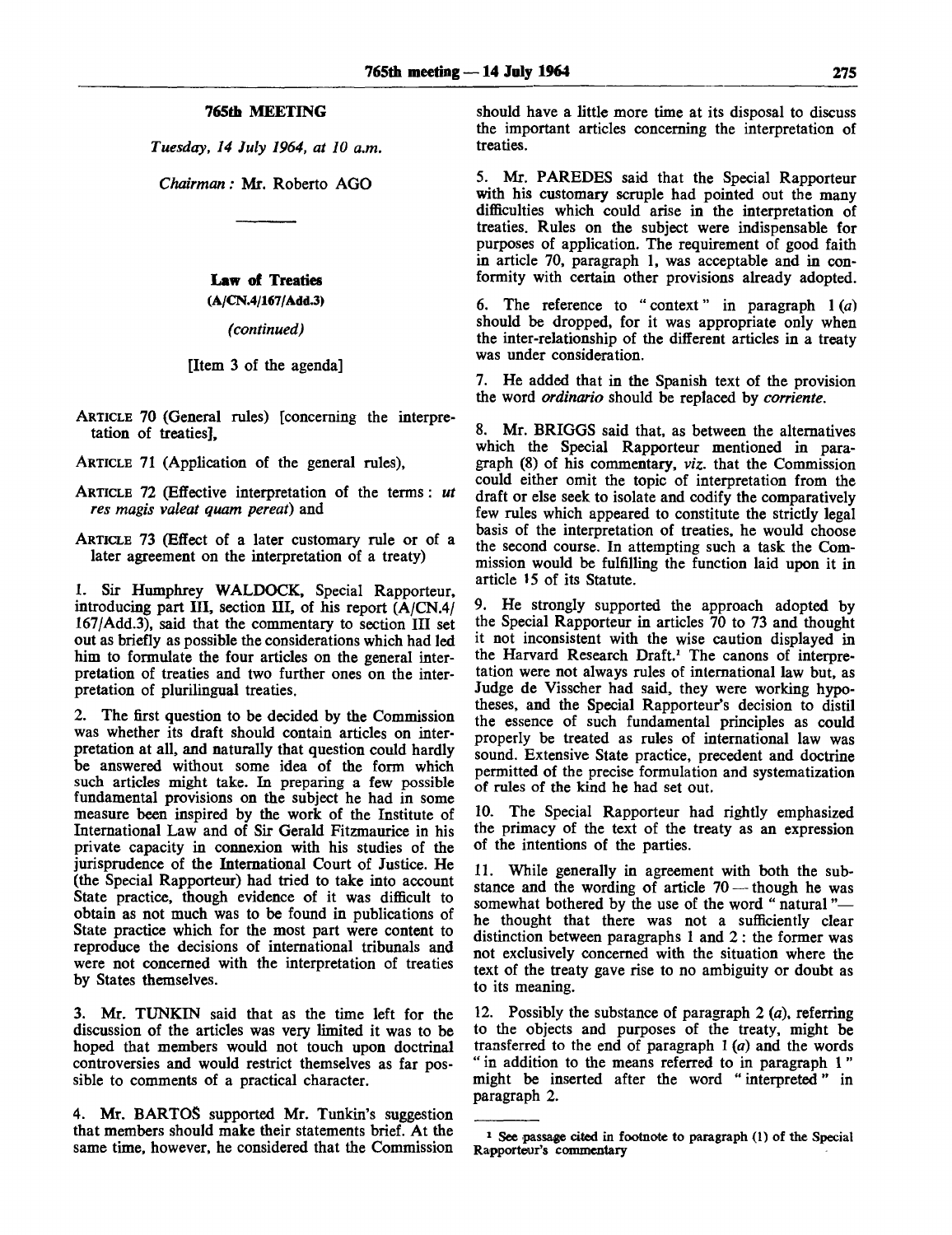13. He welcomed the provision contained in article 71, paragraph 2, to the effect that reference might be made to the subsequent practice of the parties for the purpose of confirming the meaning of a term in the treaty and believed that a cross-reference to that possibility should be included in article 70, paragraph 1.

14. In conclusion, he said that the Special Rapporteur with his moderate approach had given the Commission a challenging opportunity to reach agreement on some fundamental rules.

15. Mr. de LUNA said that, having been sceptical about the possibility of framing rules for the interpretation of treaties, he particularly admired the Special Rapporteur for having devised articles and written a commentary that were in general satisfactory.

16. There had been much discussion, notably in the Institute of International Law, on the interpretation of treaties, on the difference between the Anglo-Saxon and continental conceptions, on whether any rules existed, whether interpretation should be by reference to the text itself or to the intention of the parties, and on whether interpretation was governed by subjective or by objective criteria.

17. Article 70 of the Special Rapporteur's draft laid down the fundamental rule and the succeeding articles enumerated what might be regarded as the techniques to be applied. In articles 70, 71 and 72 the subjective and objective elements should be clearly separated. The confusion in article 71, paragraph 2, between authentic interpretation and interpretation reflected in State practice and the *travaux preparatoires* should be eliminated. In article 71, paragraph 1, the Special Rapporteur had possibly arrived at the opposite effect to that intended. There were two decisions of the International Court relevant to the use of the preamble for the interpretation of a treaty, namely that in *the United States Nationals in Morocco<sup>2</sup>* case and that in the *Asylum<sup>3</sup>* case.

18. It was difficult to distinguish between treaties laying down rules of conduct for States and those of a contractual type involving an exchange of benefits. The rules being drafted should not become a strait-jacket capable of frustrating, for example, the institutional development of international organizations. Obviously, there was a difference between an extensive and a restrictive interpretation of treaties of a contractual type and that of constituent instruments of international organizations.

19. He was least satisfied with article 72. The choice was not between giving effect to a treaty and allowing it to lapse, but between different degrees of effectiveness. According to one principle of international law an obligation did not exist unless it was proved, and in the present context that principle was more important perhaps than the rule that limitations on sovereignty could not be assumed to exist. There was an old maxim saying *in dubio pro libertate.*

20. Mr. CASTRÉN, after congratulating the Special Rapporteur on his draft, said he had at first been somewhat sceptical as to the possibility of drafting rules of interpretation acceptable to Governments but, after studying the draft articles and the commentary, he had been led to adopt a more positive attitude. The Commission might submit a preliminary draft on the question and await the response of Governments.

21. The Special Rapporteur appeared to have succeeded in finding a very satisfactory solution to the complex problems of the interpretation of treaties and to have accurately defined the boundaries of the subject. The Special Rapporteur had rightly refrained from going into detail and had not committed himself on the subject of restrictive and extensive interpretations, except in article 72, in which he had dealt with interpretation from the point of view of its effectiveness, an approach which he (Mr. Castren) did not consider advisable. As a whole, the rules had been drafted in terms which were both general and concise; but there was a certain amount of repetition and some of the provisions might well be shortened.

22. In article 70, paragraph  $1(a)$ , it was perhaps unnecessary to repeat the words " in the context" ; the whole passage following " in its context in the treaty" might perhaps be omitted. In paragraph *2 (a),* there was a reference to the " objects and purposes " of the treaty, which seemed again to indicate that the treaty should be interpreted as a whole. In any case, the words " in the context of the treaty as a whole" in paragraph  $1(a)$  should be replaced by the words " in the light of the treaty as a whole ", if only to avoid unnecessary repetition.

23. He proposed that the words " in the context of the treaty as a whole " in paragraph 2 should be deleted, for it was already stated in the preceding provision that a treaty had to be interpreted as a whole. For the same reason, the words "its context and" might be omitted from paragraph *2 (a).*

24. Mr. TABIBI paid a tribute to the Special Rapporteur's attempt to formulate articles on a controversial subject and to his scholarly commentary. The difficulty of the subject and the scepticism of some eminent jurists as to the value of rules on interpretation, which some claimed might create more problems than they solved, should not deter the Commission from trying to codify the rules. Furthermore it would be of great value to frame draft articles in order to elicit comments from Governments.

25. Personally, for the purpose of the interpretation of treaties, he would give greater weight to the intention of the parties — as had been the opinion of Sir Hersch Lauterpacht  $4$ — and he believed that that aspect should be dealt with in article 70 since it constituted the most important element of any general rule. To give effect to that idea he suggested that articles 70 and 71 should be combined.

<sup>\*</sup> *Rights of Nationals of the United States of America in Morocco, LCJ. Reports,* 1952.

<sup>3</sup>  *1.CJ. Reports,* 1950.

<sup>4</sup> Cited in paragraph (4) of the Special Rapporteur's commentary.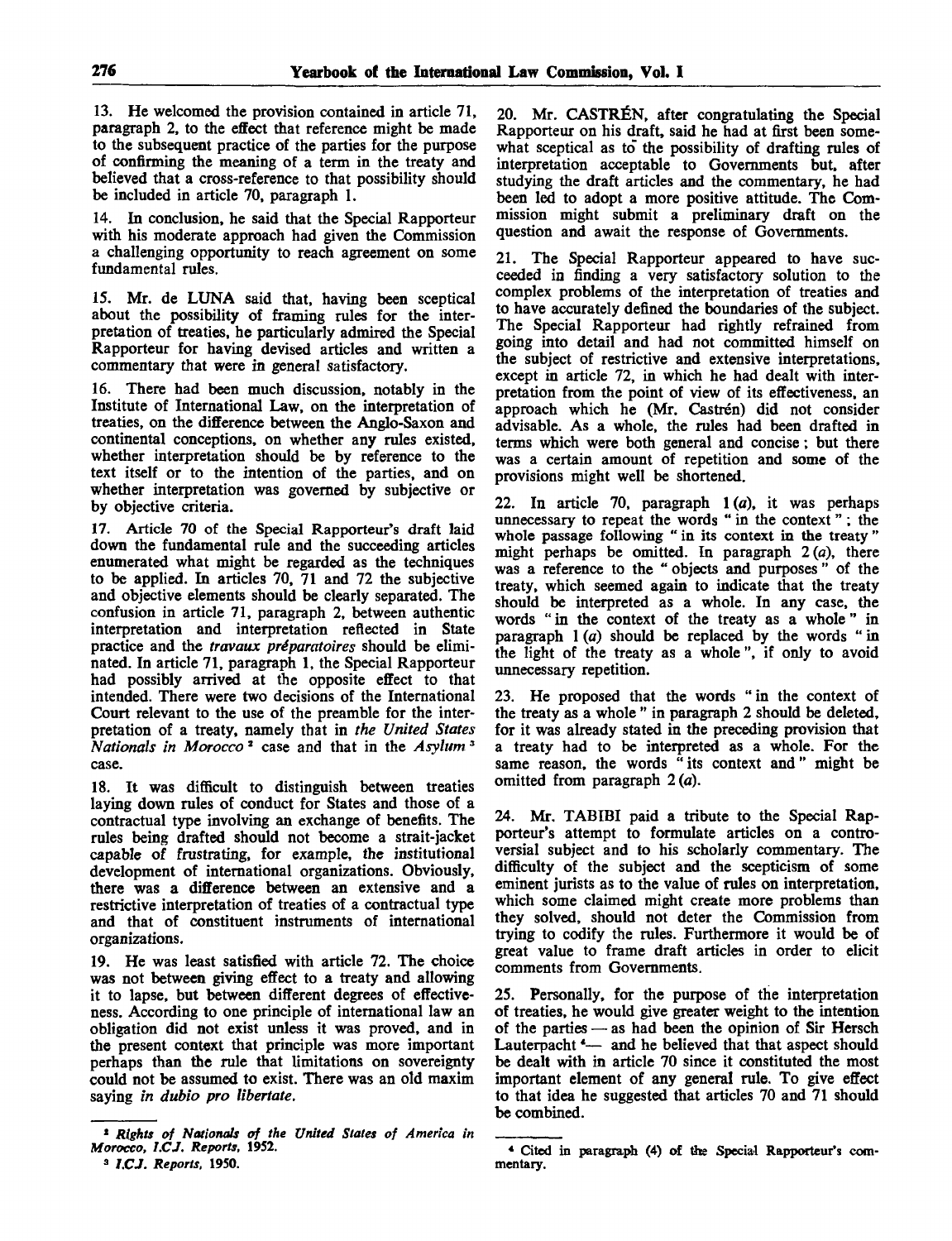26. Mr. AMADO said it was perhaps fortunate that the subject of the interpretation of treaties — which, as Lord McNair had said,<sup>5</sup> was one that could not be approached without trepidation — was being considered at the end of the session. He had been pleasantly surprised at the manner in which the Special Rapporteur had succeeded in picking his way through the jungle of notions on the subject and in drafting rules to deal with it.

27. Nevertheless, speaking from what he hoped would be regarded as a purely objective point of view, he wished to draw attention to certain aspects of the subject which were causing him some difficulty.

28. The resolution of the Institute of International Law, cited in paragraph (11) of the Special Rapporteur's commentary, stated "The agreement of the parties having been reached on the text of the treaty...". But Sir Gerald Fitzmaurice, quoted in paragraph (12) of the commentary, had written " Treaties are to be interpreted primarily as they stand " and had gone on to say at another point, in connexion with integration, "treaties are to be interpreted as a whole...". The opening passage of article 70 read "The terms of a treaty...". But, in fact, a treaty consisted of a number of texts, contexts and terms ; what had to be interpreted was the treaty itself, not its terms. In any case, it was impossible to begin with the " terms ".

29. He associated himself with Mr. de Luna's remarks on article 71, paragraph 2, in which too much emphasis was placed on " preparatory work ".

30. He added that the Commission should not hesitate to mention the teleological aspects of treaties.

31. Mr. RUDA associated himself with the congratulations addressed by other speakers to the Special Rapporteur on his excellent report on a very difficult subject. The subject raised two general problems: the first, which was in fact a preliminary question, was whether any rules on interpretation should be included in the draft articles. If the answer to the first question was " yes ", then the next problem was which of the two existing methods of interpretation should be given greater weight.

32. With respect to the first, and more interesting problem, the Special Rapporteur had made, in paragraphs (6) and (7) of the commentary, a distinction between principles or maxims of interpretation, which were apparently non-obligatory in character, and " methods of interpretation", where the position was different. Although he (the speaker) was not quite clear as to the exact scope and significance of the distinction between principles and maxims on the one hand and methods of interpretation on the other, he noted that, in paragraph (8) of the commentary, the Special Rapporteur went on to deal with both of them along the same lines. That paragraph opened with the statement that " Any attempt to codify the conditions for the application of principles whose appropriateness in any given case depends so much on the particular context

**and** on a subjective appreciation of varying circumstances would clearly be inadvisable " and that it was not possible to go any further than to formulate "a permissive provision simply stating that recourse may be had to the principles in question for the purpose of interpreting a treaty". The Special Rapporteur, however, then proceeded to reject that argument and to say that the Commission had the choice of either omitting the topic of interpretation of treaties altogether from the draft articles or else seeking " to isolate and to codify the comparatively few rules which appear to constitute the strictly legal basis of the interpretation of treaty". In conclusion, the Special Rapporteur had inclined towards the second of those two alternatives.

33. He agreed with the Special Rapporteur that, for the time being, the subject of the interpretation of treaties should find its place in the draft, but his opinion was based on different reasons. He considered that, at the present stage of development of international law, there did not as yet exist for States any obligatory rules on the subject of interpretation ; he stressed that he was referring to rules binding upon States. At least, if any rules existed, they were subject to considerable doubt, **except for the rule** *in claris non fit interpretatio,* **which** had been first formulated by Vattel and which meant that there could be no question of interpretation where the sense was clear and there was nothing to interpret.

34. Interpretation occurred at two different levels. First, as between States, the only legally valid interpretation of a treaty was the authentic interpretation by the parties to the treaty. The other level was that of interpretation by arbitration, for which there were fundamental principles ; that form of interpretation, however, fell outside the discussion because the Commission was engaged in drafting a convention between States.

35. Although he did not wish to imply that the Commission could not formulate rules in the matter, he stressed that those rules would not constitute a codification of existing law ; they would represent proposals for the progressive development of international law. With a view to progressive development, rules could thus be submitted to States for their guidance in the interpretation of treaties. Such rules would have the advantage, from the theoretical point of view, of being conducive to the certainty of international transactions. From the practical point of view, as had been indicated by other speakers, it would be useful to submit to States draft articles on interpretation, so as to elicit from them specific comments.

36. On the second problem, the choice of method, he agreed with the approach adopted by the Special Rapporteur, who had taken the text of the treaty as the authentic expression of the intention of the parties.

37. He had reservations regarding article 72 and agreed with Mr. Amado's remarks concerning the reference to " the preparatory work of the treaty " in paragraph 2 of article 71.

38. Mr. ROSENNE said that he had had serious misgivings about the possible effect of including rules

**<sup>5</sup>**  *Law of Treaties,* **1961, p. 364.**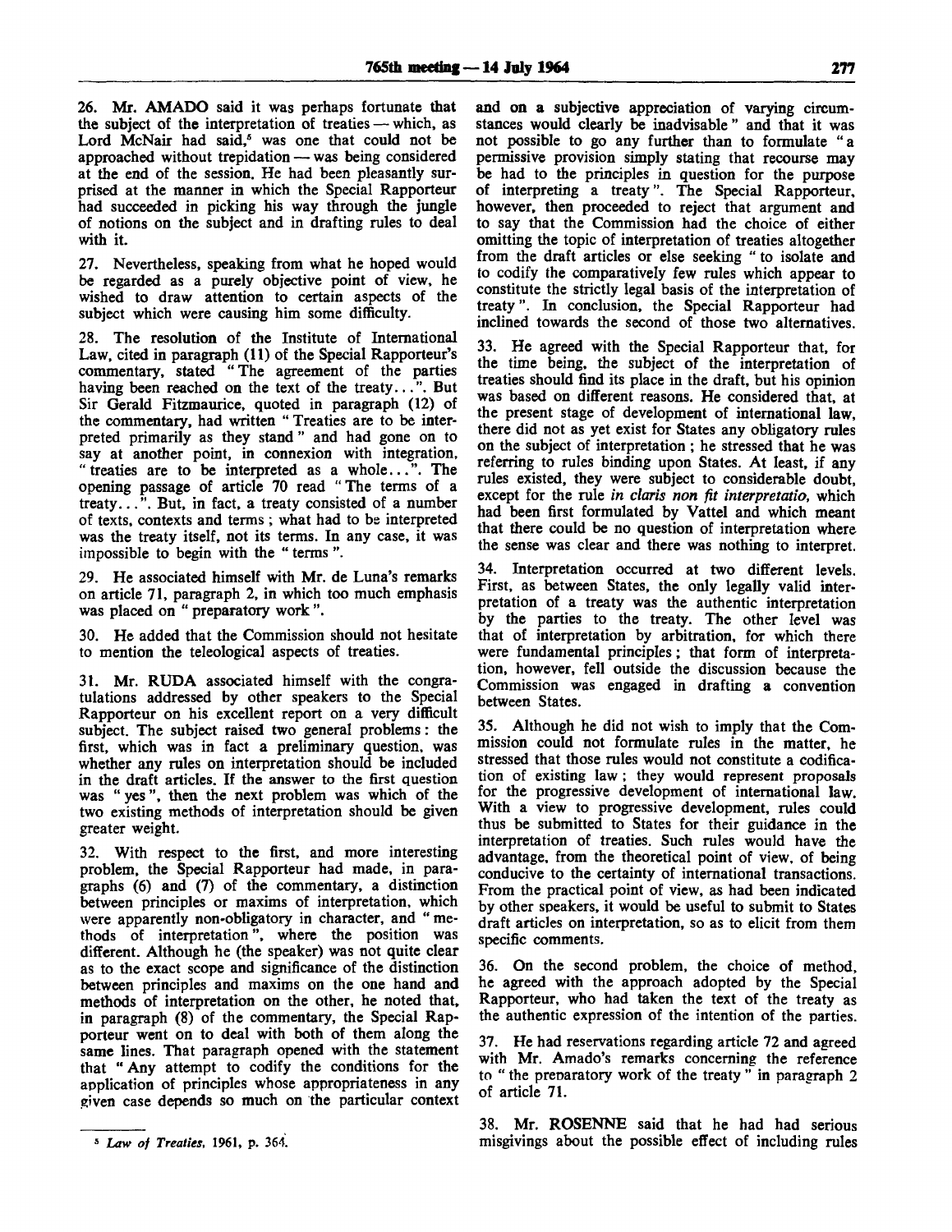on interpretation in the draft on the exercise of powers of interpretation by third parties when that was permitted, particularly if they were international organizations and to some extent if they were international arbitral tribunals. He was less disturbed by the possible effect on the decisions by the International Court of Justice because under its Statute they would be final. His concern was that such rules might not contribute to the settlement of international disputes which so often appeared at first sight to be disputes concerning the interpretation of treaties, in that they might make it easier for a dissatisfied party to put forward arguments based on a claim that the decision by the third party had been *ultra vires* or was otherwise vitiated by a failure by the third party to follow the rules prescribed.

39. However, the generally permissive form of the rules proposed by the Special Rapporteur and the argument he had put forward in paragraph (8) of his commentary had gone far towards allaying these doubts and he had reached a conclusion similar to Mr. Ruda's that the Commission should include such articles in its draft. As the matter was a delicate one, not only its decision on the text, but also its decision on whether to include the section in the draft should, however, be provisional pending the receipt of observations from Governments, whose task would be facilitated if the Commission could provisionally formulate some rules on the topic.

40. He agreed with the Special Rapporteur's view concerning the importance of stressing the text of a treaty as the expression of the parties' intention and therefore as the point of departure for the whole process of interpretation, but also found merit in Mr. Tabibi's suggestion that an attempt should be made to amalgamate articles 70 and 71.

41. It should be appreciated that rules of the kind under consideration were valid only for treaties in the normally accepted sense of the term, and a general reservation should therefore be included in the text itself concerning the special problems created by the constituent instruments of international organizations referred to at the end of paragraph (24) of the commentary. He had been greatly impressed by the views put forward by Sir Percy Spender and Judge Koretsky<sup>6</sup> concerning the effects of practice and voting in international organizations and the inadvisability of equating that with subsequent practice of the parties to other kinds of treaties.

42. On a matter of drafting he suggested that the expression " World Court" should be avoided in the commentary as, in view of the decisions of the San Francisco Conference, it could be misleading to speak in the same breath of the International Court of Justice and the Permanent Court of International Justice.

43. In conclusion he expressed agreement with many of the drafting changes proposed concerning article 70.

44. Mr. PESSOU said that, as usual, the Special Rapporteur had succeeded in gathering most diverse and interesting material. But it was precisely because the material was so abundant that it was difficult to formulate an exact and concise set of rules embodying all the rules and methods used in interpreting treaties.

45. Articles 70, 71 and 72 undoubtedly mentioned all the known methods of interpretation — *ratio legis,* the principle of the general context and the principle of effective interpretation.

46. He thought that the text would be clearer if the three articles were combined. He therefore proposed that they should be replaced by the following text:

" In the light of the context and of the general rules of application, the provisions of a treaty shall be interpreted in good faith in conformity with the objects and purposes of the treaty and with the intention of the parties at the time of the conclusion of the treaty."

47. Mr. TUNKIN said that he favoured the codification of the rules on the interpretation of treaties, particularly since there existed already a substantial body of precedents and State practice on the subject. The Commission should therefore endeavour to formulate, perhaps tentatively, a few rules on the subject in order to see what the reactions of Governments to those rules would be.

48. He found himself in general agreement with the Special Rapporteur's approach to the subject, but thought that article 70 should be shortened so as to state concisely the general rule in the matter, which was referred to in the commentary. He therefore suggested that article 70 should be reworded along the following lines :

" The provisions of a treaty shall be interpreted in good faith and in the context of the treaty as a whole and in the light of the basic principles of international law".

49. Such a provision would make it clear that, whenever interpretation was necessary because of some ambiguity in the provisions of the treaty, that interpretation should be made in the context of the treaty itself. If necessary, the general principles of international law would then be resorted to. As indicated by his suggested text, he preferred the formulation put forward by the Institute of International Law, which referred to " the principles of international law" and not to the rules of international law in force at the time of the conclusion of the treaty. The rules of international law which should be applied were those in force at the time of interpretation, particularly since there existed certain rules in respect of which States were not permitted to to contract out.

50. Turning to the expression " the treaty as a whole ", which he suggested should be retained in article 70, he stressed that he attached to it a somewhat different meaning from that given to the expression by the Special Rapporteur in his article 71. In article 1 of part I of the draft, the Commission had already defined a treaty as capable of consisting either of a single instrument or of two or more inter-related instruments.<sup>7</sup> Accor-

**<sup>•</sup> Case of** *Certain Expenses of the United Nations, l.CJ. Reports,* **1962.**

**<sup>7</sup>**  *Yearbook of the International Law Commission, 1962,* **Vol. II, p. 161.**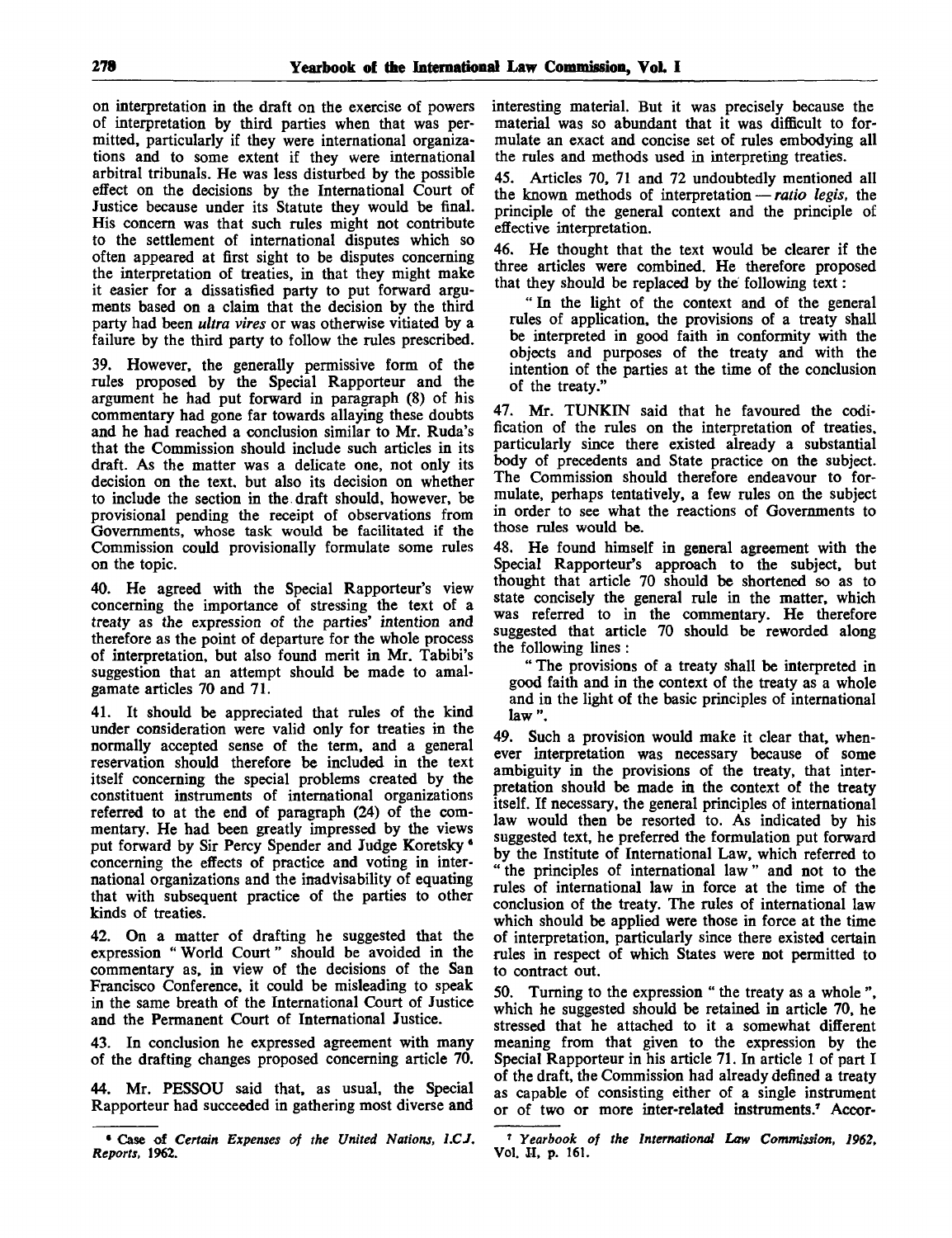dingly, the expression " treaty as a whole " meant all the instruments that together formed the treaty and could include such instruments as additional protocols.

51. He suggested that article 73 should follow immediately after article 70, because article 73 indicated what might be termed second degree sources of interpretation. As far as the items to be included in article 73 were concerned, he suggested that first place might be given to the contents of sub-paragraph *(b),* although perhaps they raised more a question of conflicting treaties than one of interpretation. The provisions of sub-paragraph (c) would come next, followed by a sub-paragraph covering subsequent agreements on interpretation.

52. He suggested that the provisions at present in article 73 should be followed by those in article 72 which dealt with subsidiary sources of interpretation. The reference to " the preparatory work of the treaty" *(travaux preparatoires)* would find its place in that article.

53. Paragraph 2 of article 70 could be omitted, since its contents should be covered by the subsequent articles. In particular, the reference in sub-paragraph *(a)* to the objects and purposes of the treaty should be moved to article 72; the contents of paragraph 2 *(b)* should be covered by article 71.

54. He considered that paragraph 3 should be omitted from article 70, but did not have strong feelings on the subject.

55. Mr. YASSEEN said that in his view it was necessary and indeed essential that the draft should contain some articles on interpretation, which made it possible to determine the exact meaning of a treaty. But excessive detail should be avoided ; the Commission should confine itself to the leading principles governing interpretation and especially to the rules reflecting the special nature of a treaty as the expression of the will of several different parties. In general, the Special Rapporteur's draft articles satisfied that requirement.

56. He approved the Special Rapporteur's approach to the subject matter of article 70. The text of the treaty should form the basis of any inquiry into the scope and meaning of its provisions ; but interpretation could not be confined to the context of the treaty, for a treaty also had to be regarded as an expression of will in the light of the legal order in force at the time of its conclusion.

57. He disagreed with Mr. Tunkin, but only with respect to the form. His (Mr. Yasseen's) view was that interpretation was a method of ascertaining the exact meaning of a text or of a rule of law. In principle, the parties, in preparing the text of the treaty, took into account the legal order prevailing at the time when it was concluded. Like Mr. Tunkin, he considered that, at the time of its application, a treaty could not be incompatible with the fundamental rules of the legal order then in force; but what was really involved was not interpretation but modification, the limitation of the scope of a particular rule in the light of new rules. Interpretation in the true sense should be based on the legal order in force at the time of the conclusion of the treaty.

58. He therefore regarded the draft rules as accurate; but he wished to emphasize that it was not the " terms " but the " provisions " of the treaty which had to be considered, for literal interpretation, covered by the rule in article 70, paragraph 2, was only one aspect of interpretation in the legal sense.

59. Paragraph 3 also referred to the literal meaning; the provision which it contained was useful, but it was necessary to go further and to determine how one could ascertain that the parties had wished to attach a special meaning to the terms used.

60. Mr. VERDROSS congratulated the Special Rapporteur on his draft and said that he supported Mr. Tunkin's proposal for simplifying the text.

61. Who would be bound by the rules? In the first place, it would be the judicial or arbitral body to which a matter was referred by the parties for decision; secondly, a State wishing to interpret a treaty which it had concluded would take the rules as a guide. But, in a case where two States had concluded a treaty, they would not be bound by the rules in question because they could agree to use other means of interpretation. That was a fact that should at least be mentioned in the commentary. Furthermore, when a quasi-legislative body like the General Assembly interpreted the Charter of the United Nations by a document like the Declaration on the granting of independence to colonial countries and peoples, it would not be bound by the rules of the articles of the draft.

62. He agreed with Mr. Tunkin that article 70, paragraph 1, should be based on the text of the resolution of the Institute of International Law.

63. Mr. BARTOS expressed his appreciation of the Special Rapporteur's draft which he found acceptable, though he had a few remarks to make on points of principle.

64. The draft articles were based on the general concept, so dear to the English school of legal thought, that interpretation meant interpretation of the text rather than of the spirit of a treaty. Like Mr. Tunkin, he thought it would be better to take as a basis the general principles of international law than to concentrate on the " terms" of the treaty. He did not greatly favour the exegetical method in international law. Where interpretation was concerned, the autonomy of the will of the parties was paramount. What the parties had intended was more important than what they had actually said in the treaty.

65. The Special Rapporteur proposed in article 71, paragraph 2, that for the purpose of determining the parties' intention recourse should be had to what were in fact secondary elements, such as the preparatory work and the circumstances surrounding the conclusion of the treaty. It was preferable to use objective criteria, even for determining the meaning of treaties.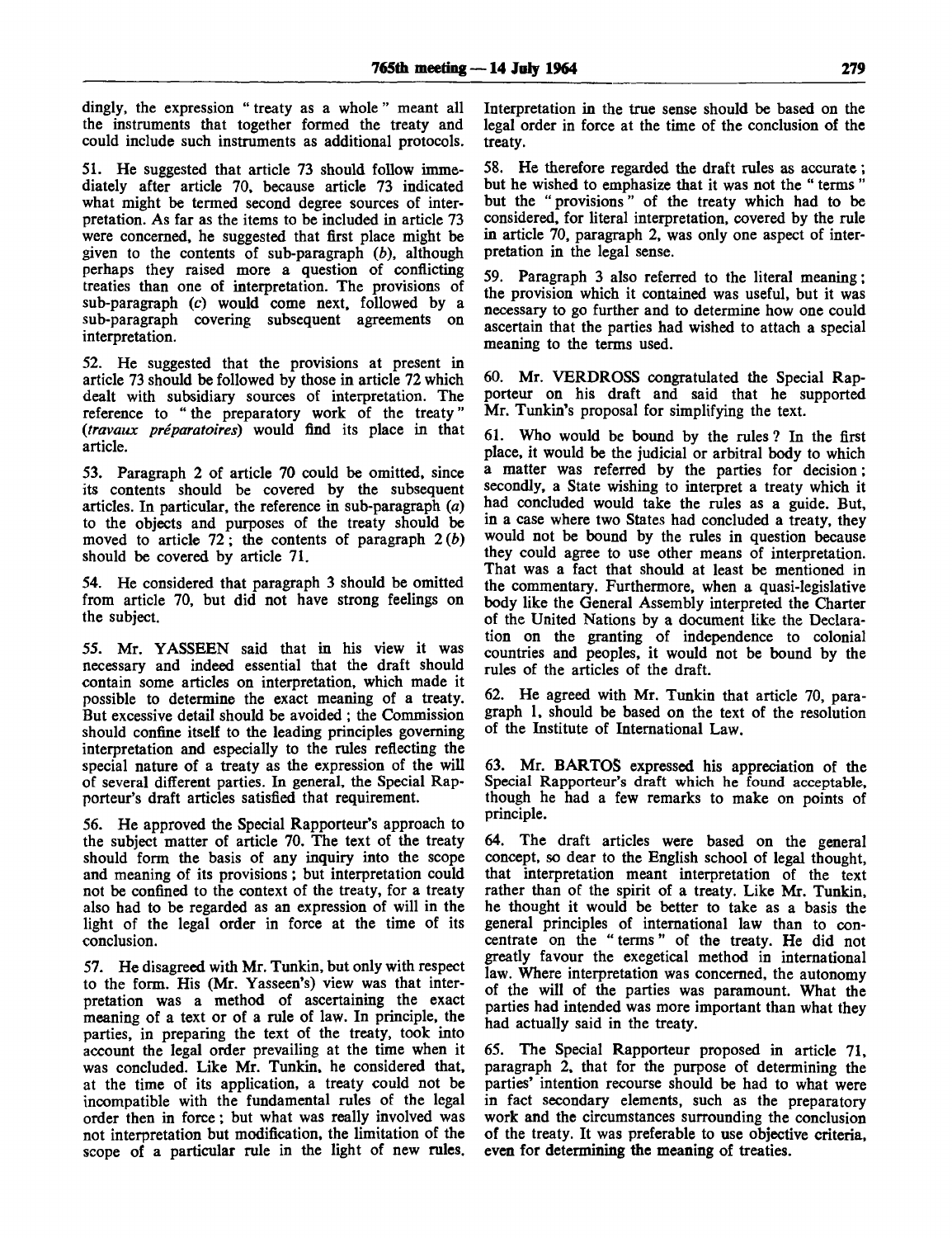66. He shared Mr. de Luna's view that the question of authentic general interpretation should be dealt with first and arbitral interpretation afterwards. The articles made no reference to arbitral interpretation, which was binding on the parties irrespective of their intentions and which was a source of subsequent interpretation.

67. Mr. Verdross had rightly pointed out that it was judicial or arbitral bodies which would have to apply the rules formulated by the Commission; in that case, he considered that not only would those rules be general but the convention on the law of treaties would be binding on States parties to it and would form a part of the body of rules which a tribunal would take into account.

68. In his view the interpretation of a treaty should be based on the general spirit of the treaty. The two concepts — his own and the Special Rapporteur's were difficult to reconcile, since there was a question of primacy. He might offer further comments at the second reading of that part of the draft.

69. With regard to the drafting of the articles, he drew attention to a minor point in article 71, paragraph 2 *(b),* in the French text: was it certain that the words *cet article* referred to article 70 ? In sub-paragraph (c) the expression *dudit article* was used.

70. Article 73 laid down, not rules of interpretation but the rules to be followed to bring the text of the treaty into line with certain juridical practices emerging later. The matter lay mid-way between the institution of interpretation and that of the modification of the treaty by *jus superveniens.*

71. Mr. AMADO said that the word "provisions" suggested by Mr. Yasseen and Mr. Tunkin was hardly more satisfactory than the word " terms". According to article 71 the treaty as a whole included the preamble ; though the preamble was in fact part of the treaty it contained no " provisions .

72. Mr. TSURUOKA, after associating himself with the speakers who had congratulated the Special Rapporteur, pointed out that the group of articles under consideration indicated how treaties should be interpreted but did not specify who was to interpret them. In international practice many disputes arose from the fact that a third Power sought to interpret a treaty concluded between other parties. It would be desirable to mention that question either in the articles or in the commentary.

73. Mr. PAL commended the Special Rapporteur for his enlightening commentary which set out most clearly the grounds on which the articles on interpretation were based.

74. The discussion of the articles on interpretation one by one was based on the assumption that the Commission accepted the idea of including articles on interpretation in the draft articles on the law of treaties. For his part, he would make some brief comments on that assumption.

75. With regard to the formulation of article 70, the Commission had before it the proposal by the Special Rapporteur and the alternative put forward by Mr. Tunkin. He personally inclined in substance in favour of the formulation submitted by the Special Rapporteur. Mr. Tunkin's formulation seemed too general for the Commission's purpose; he agreed, however, with his remarks on article 73.

76. Subject to those observations, he expressed himself in general agreement with the Special Rapporteur's articles 70 to 73.

77. The CHAIRMAN said that no decision could be taken on the question whether the Commission's draft should include rules concerning the interpretation of treaties. No member had proposed that such rules should not be included in the draft. At most, the articles under consideration should be considered to be of an even more provisional nature than the rest of the draft.

78. Speaking as a member of the Commission, he said that he had found the Special Rapporteur's arguments convincing. Some members had asked who would observe the rules to be formulated by the Commission. His reply to that question was that the Commission was not creating *jus cogens.* If the parties agreed to interpret the treaty in another way, there was nothing to prevent them from doing so; but that would no doubt occur rarely, for those rules were eminently reasonable. They would be useful in a number of ways: in eliminating uncertainty in the law, which was the basic purpose of codification, and in facilitating the work of arbitral bodies, but particularly between the parties and even in the case cited by Mr. Tsuruoka, where a State sought to interpret a treaty to which it was not a party. Between the parties themselves, those rules could facilitate the settlement of disputes concerning the interpretation of treaties.

79. The principles embodied in the articles were, on the whole, sound. The Special Rapporteur proposed that the interpretation should be based first on the text of the treaty and secondly on the context; where the text was obscure, he proposed that recourse should be had to subsidiary methods. That was what happened in practice. Vattel's rule, cited by Mr. Ruda, was in fact implicit in the proposed articles. For his part, he would prefer not to lay too much stress on that rule, which was also a trap, used by those who refused to interpret the treaty according to common sense. There were cases where two States both found a treaty perfectly clear but interpreted it in two different ways.

80. On the question of the form to be given to the articles, he was inclined to share Mr. Tunkin's view, and he would even go a little further. Article 70, paragraph 1, could be redrafted to read :

" Treaties shall be interpreted in good faith in accordance with the ordinary meaning of each term in the context of the treaty and in the light of the principles of international law."

That wording would permit the elimination of the word " terms ", which had a broader meaning than the corresponding word in French. It would also permit the elimination of the word " natural ", which he would find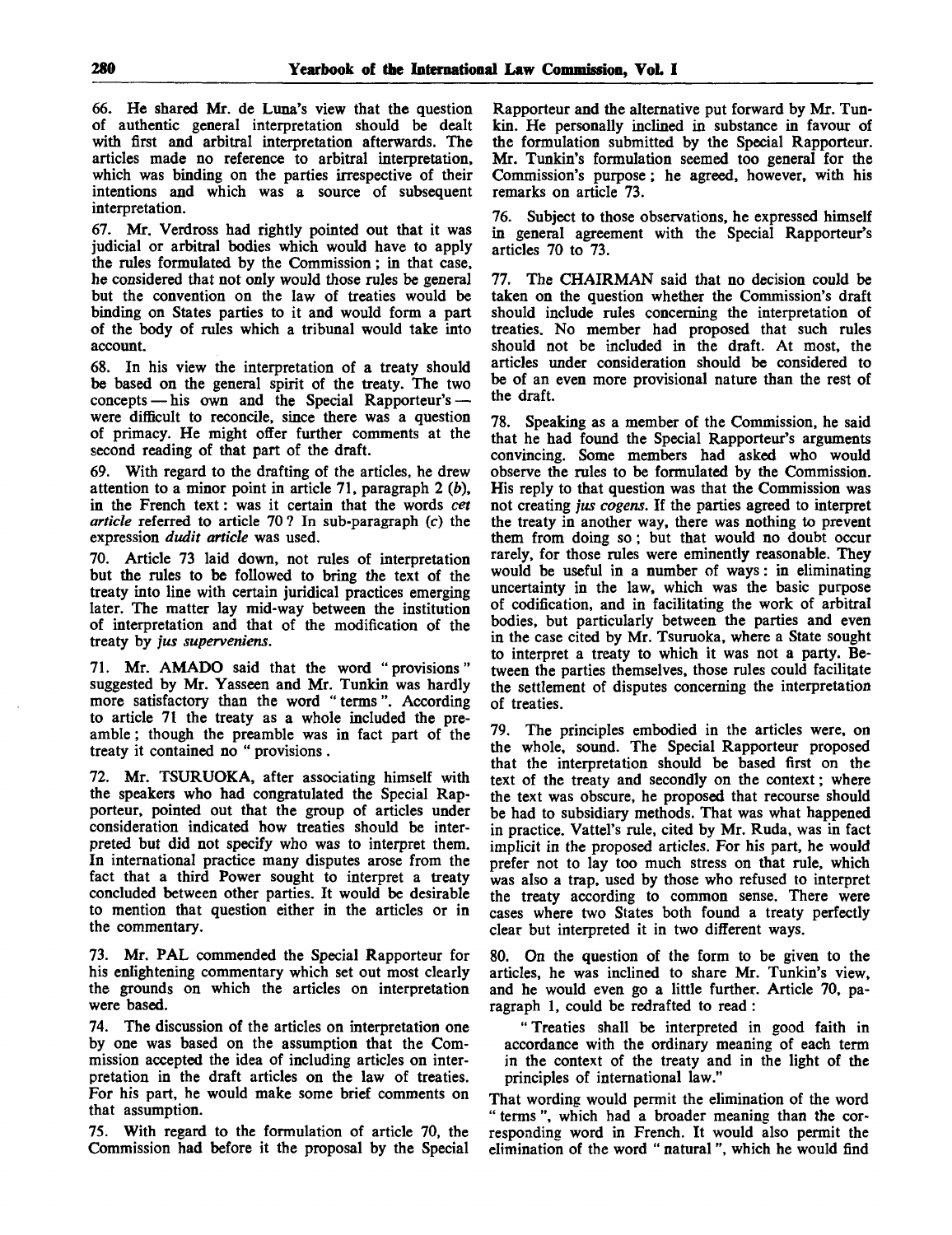it difficult to accept, since the meaning of a term was a convention created by the human mind. The last phrase, "and in the light of the principles of international law ", was in line with Mr. Tunkin's suggestion. The Commission should stop there, without specifying whether the principles in question were those in force at the time of the conclusion of the treaty. He was inclined to share Mr. Yasseen's view on the subject; in the case envisaged by Mr. Tunkin, where a new rule of *Jus cogens* appeared, it was not a matter of changing the interpretation of the treaty but of the treaty's becoming partly or wholly void.

81. After that paragraph, the Commission might add as paragraph 2 what was at present article 71, paragraph 1, the definition of "context". The first phrase of that paragraph would be worded: " The context of the treaty shall be understood as comprising in addition to the entire text of the treaty". Next would come sub-paragraphs *(a), (b)* and *(c)* as they appeared at present in article 71, paragraph 1.

82. As paragraph 3, the Commission could use the existing paragraph 2 of the article 70, amended to read:

" If in the context the meaning of a term seems to be obscure or ambiguous, its meaning shall be determined by means of the rules of interpretation set out in the following articles."

The present paragraph 3 of article 70 was not indispensable ; the new paragraph 3 which he proposed would be more suitable for concluding the first article of section III.

83. While he made that proposal in his personal capacity, he had taken into account the remarks made by the members of the Commission.

84. Mr. PESSOU suggested that the word " ordinary " before the word " meaning " should be replaced by the word " usual".

85. Mr. de LUNA found the Chairman's proposal sound. However, as he shared Mr. Bartos's concern, he regretted that it deferred mention of the objects and purposes of the treaty to the following articles. In his view, the objects and purposes were an integral part of the treaty, and all the intrinsic methods or interpretation should be exhausted before recourse was had to extrinsic methods. For that reason he suggested that the objects and purposes of the treaty should be mentioned in the definition of the context of the treaty proposed by the Chairman.

86. The CHAIRMAN pointed out that according to article 70, paragraph 2, as proposed by the Special Rapporteur, the objects and purposes of the treaty were taken into consideration only if the ordinary meaning would lead to an absurd or ambiguous interpretation. In the wording which he had proposed, he would prefer that the objects and purposes of the treaty should be mentioned in the first paragraph.

87. Sir Humphrey WALDOCK, Special Rapporteur, said that, when he had drafted paragraph 1 of article 70 and in particular the passage referring to " the context of the treaty as a whole", he had had very much in mind the objects and purposes of the treaty. It was, however, in paragraph 2 that he had found it necessary to spell out that point because it would be difficult to formulate any basic rule for the cases envisaged in paragraph 2 where the meaning was in doubt without a statement that the interpretation should be dominated by the objects and purposes of the treaty. He realized, however, that some discrepancy in the drafting became apparent when a comparison was made between paragraphs 1 and 2.

88. If the Commission were to consider the adoption of the text suggested by him, it would be necessary to add, after the words " in the context of the treaty as a whole " a passage along the following lines: " and taking into account its objects and purposes ".

89. The CHAIRMAN accepted the Special Rapporteur's suggestion: the words " and with due regard to the objects and purposes of the treaty" should be added to the paragraph 1 which he had proposed.

90. Mr. TUNKIN said that the fate of article 70, and in particular whether its paragraph 2 should be retained or not, would depend very largely on the formulation of a subsequent article. For his part, he considered that paragraph 2 was unnecessary because its contents should be covered by the following articles.

91. Mr. BARTOS said that he had not proposed any amendments to the articles because he considered that his view and that of the Special Rapporteur could hardly be reconciled. The Special Rapporteur had not taken the objects and purposes of the treaty as the starting point for the purposes of its interpretation; instead of going from the general to the particular he went from the particular to the general, in proposing in article 70, paragraph 2, that in the event of ambiguity or obscurity the objects and purposes of the treaty should be considered. He suggested that perhaps at the second reading an introductory article might be proposed in which the treaty as a whole, including its objects and purposes, would be the basis of any interpretation.

92. The CHAIRMAN pointed out that his proposal, as revised, should to some extent allay Mr. Bartos's concern for it referred to the objects and purposes of the treaty, not in the rule concerning the special case of an absurd or ambiguous interpretation but in the general rule to be stated in paragraph 1.

93. Mr. YASSEEN considered that the wording proposed by the Chairman improved the text of article 70. However, it would be regrettable if the Commission neglected a very important point, namely that the principles of the international order which should be taken into consideration were those prevailing at the time of the conclusion of the treaty. It should not be difficult to reach a compromise by modifying article 73. If article 70 expressly stated that the rules of law in force at the time of the conclusion of the treaty should be taken into consideration, then it would be possible, in reliance on such a provision, to give the treaty a definite meaning. It would suffice subsequently to modify ar